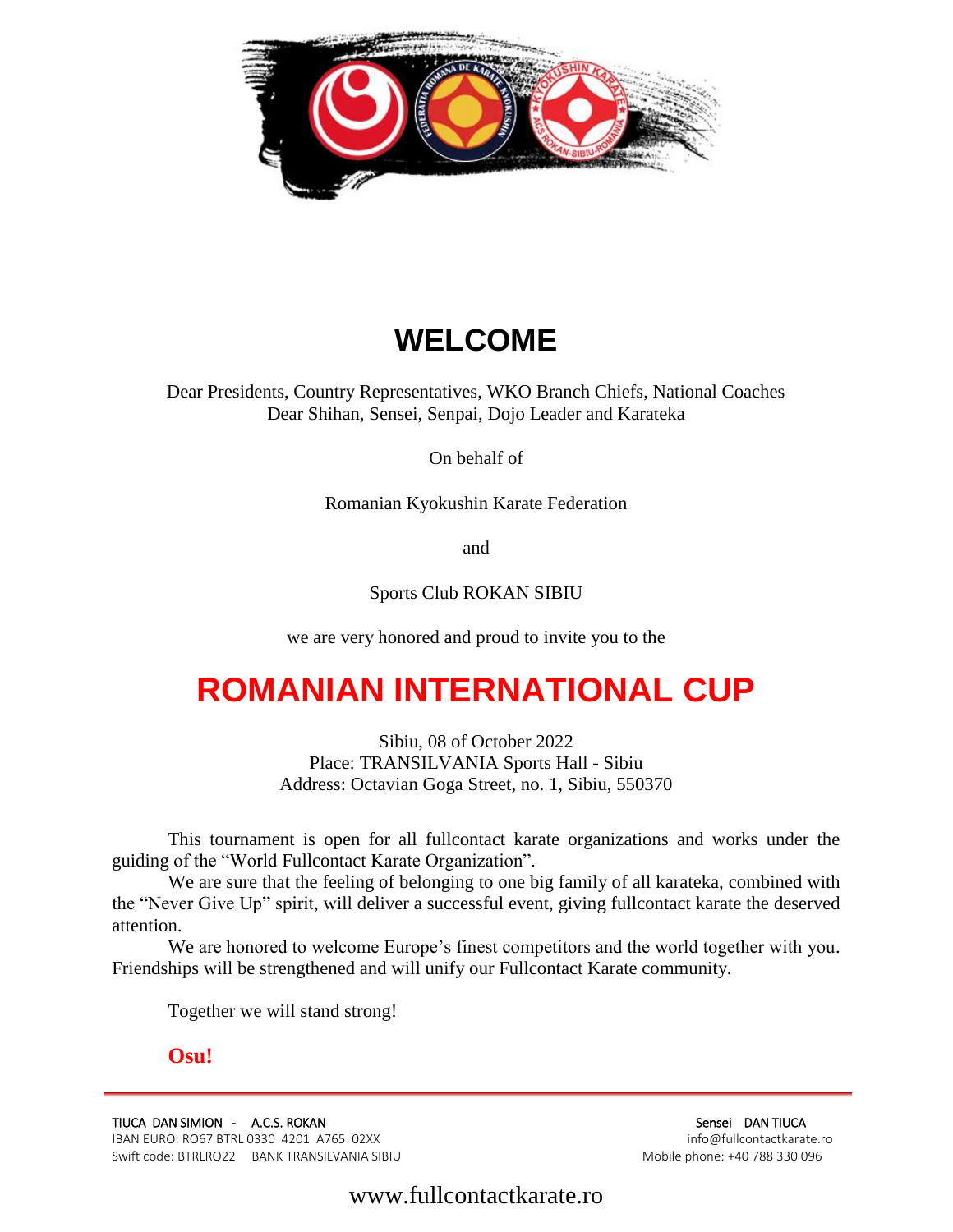

### **The purpose of the competition:**

- To deepen sport friendship between participating countries, organizations and clubs

- To provide a competitive opportunity for Romanian Kyokushin Karate organizations and all Fullcontact Karate organizations.

- To promote Fullcontact Karate

#### **Competition events and age groups:**

**-**Kyokushin Kumite& Kata : U-12, U-14, U-16, U-18 , U-20 and Masters (+40)

#### **Number of participants:**

Every dojo can enter 2 competitors in each category.

#### **Kumite rules:**

According to WKO – Shin-kyokushin rules and EKO Rules for U-20 (all techniques without limitations), and Masters, U-18, U-16,U-14 U-12 (touch contact to the head)

| <b>Age Category</b> | Jodan (head)<br><b>Techniques</b> | <b>Chudan Techniques</b> | <b>Gedan techniques</b> |  |
|---------------------|-----------------------------------|--------------------------|-------------------------|--|
| <b>Masters</b>      | Knock-down                        | Knock-down               | Knock-down              |  |
| $U-20$              | Knock-down                        | Knock-down               | Knock-down              |  |
| $U-18$              | Touch contact                     | Knock-down               | Knock-down              |  |
| $U-16$              | Touch contact                     | Knock-down               | Knock-down              |  |
| $U-14$              | Touch contact                     | Knock-down               | Knock-down              |  |
| $U - 12$            | Touch contact                     | Knock-down               | Knock-down              |  |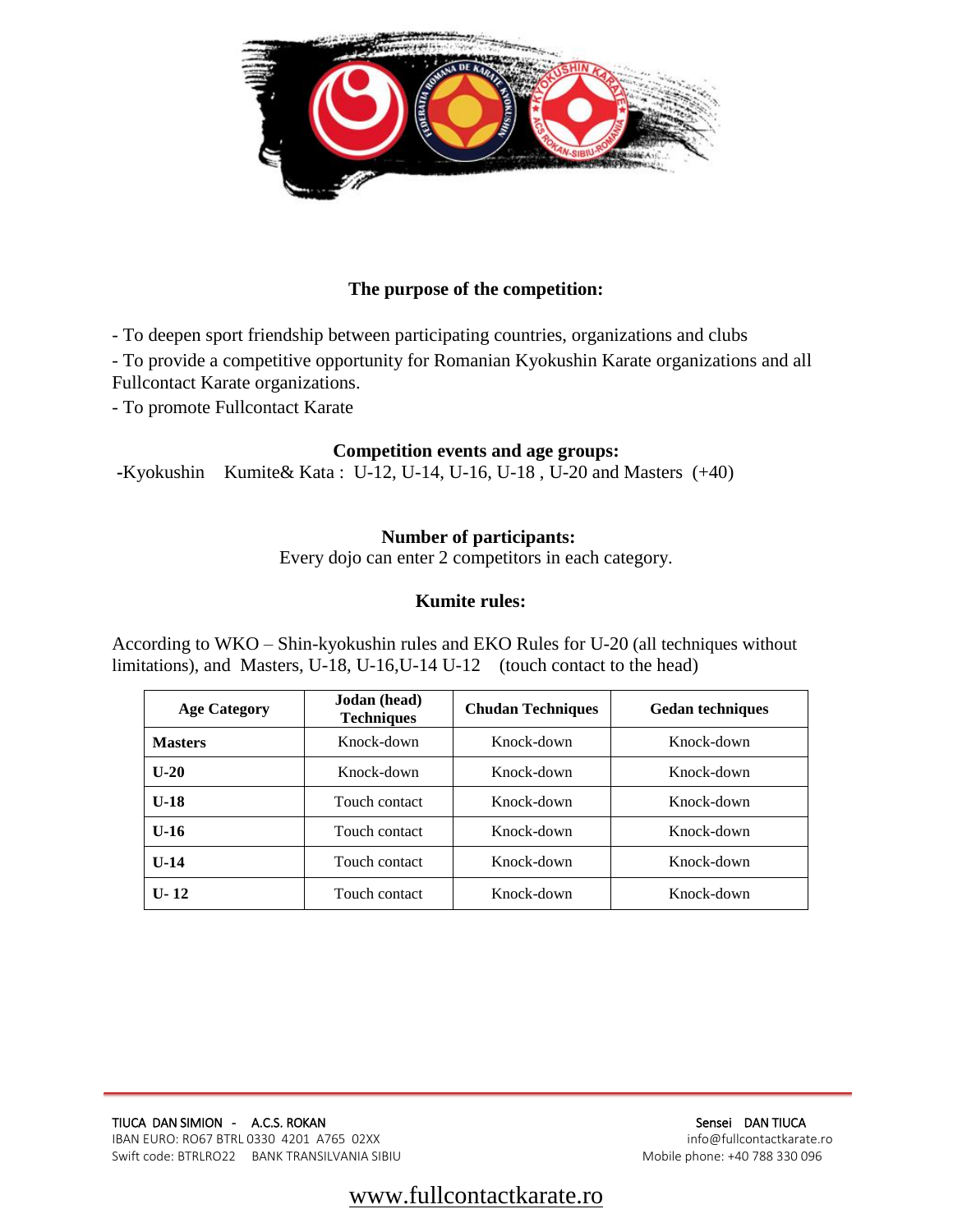

#### **Registration:**

Registrations were officially opened on August 1<sup>nd</sup> 2022. More details and registration forms will be available at **[www.fullcontactkarate.ro](http://www.fullcontactkarate.ro/) Deadline for national teams, officials, referees and others is September 18, 2022.** 

After this date no applications or cancellations will be accepted. Registrations can only be accepted when all required documents and payments have been received and processed on time. More details will be provided after registration.

# **Participation fees:**

- **25 EURO – U-12, U-14, U-16, U-18,U-20 and Masters kata or kumite**
- **30 EURO – U-12, U-14, U-16, U-18,U-20 and Masters kata and kumite**

Accommodation, flight tickets, transportation, meals and other costs will be covered the attendees (participants, referees and officials) unless otherwise noted. Please arrange accordingly with the Country Organization or dojo where necessary.

Entrance fee: access in sport hall at the tournament will be free.

# **CITY of SIBIU**

The city of Sibiu has its own international airport which is 5 km from Transylvania Hall. It has flight connections with Germany, Austria, Italy, Switzerland, Belgium, Spain, Denmark and London [\(http://www.sibiuairport.ro/\)](http://www.sibiuairport.ro/). Our city is located in the center of the country. Another international airport nearby is in the city of Cluj-Napoca (170 km from Sibiu) and covers flights for most European countries. Two other major airports in Romania (Bucharest and Timisoara) are located 300 km from Sibiu.

Sibiu (Hermannstadt in German) was the largest and wealthiest of the seven walled citadels\* built in the 12th century by German settlers known as Transylvanian Saxons. The riches amassed by its guilds paid for the construction of both impressive buildings and the fortifications required to protect them.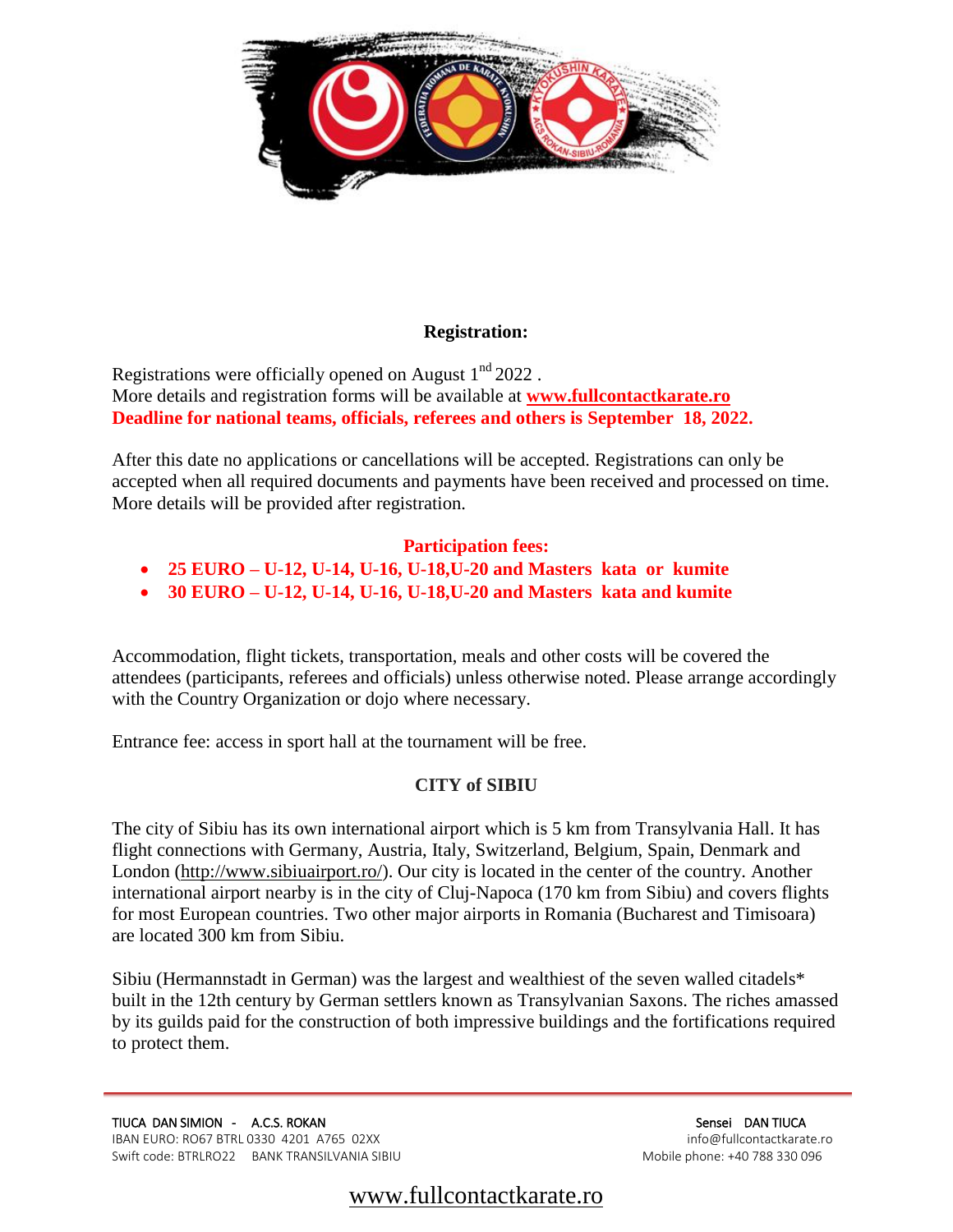

Sibiu is a pedestrian-friendly city with two easily accessible levels: the Upper town, home to most of Sibiu's historic sights, and the Lower town, lined with colorful houses on cobblestone streets and bounded by imposing city walls and defense towers overlooking the Cibin river.

Today, Sibiu is one of Romania's cultural and tourist capitals, attracting tourists due to its wonderful medieval charm, excellent views of the surrounding landscapes, great food, and stunning parkland. The city of Sibiu was the European Capital of Culture in 2007 and has been reconstructed benefiting greatly from the funds made available. The people in Sibiu are friendly and much of the city center is pedestrian area.

**As the city of Sibiu is a common destination for tourist, we recommend early hotel bookings**.

 **Accommodation:**

**[HOTEL MyContinental](http://www.parchotelsibiu.ro/ro/)** \*\*\* 400 meters from the sport hall/60 euro twin room/night/ With breakfast /minimum 2 nights package

Payment by bank transfer: BANK TRANSILVANIA SIBIU **Beneficiary: TIUCA DAN SIMION -** A.C.S. ROKAN SIBIU Address: street. ANUL 1848 nr .22, city SIBIU, RO 550269 **Swift code:** BTRLRO22 **Account Iban EURO:** RO67 BTRL 0330 4201 A765 02XX Your contact for the tournament: Sensei DAN TIUCA [info@fullcontactkarate.ro](mailto:info@fullcontactkarate.ro)

Mobile phone: +40 788 330 096

TIUCA DAN SIMION - A.C.S. ROKAN SENSEI DAN TIUCA DAN TIUCA DAN TIUCA IBAN EURO: RO67 BTRL 0330 4201 A765 02XX info@fullcontactkarate.ro Swift code: BTRLRO22 BANK TRANSILVANIA SIBIU MODILE PHONE: +40 788 330 096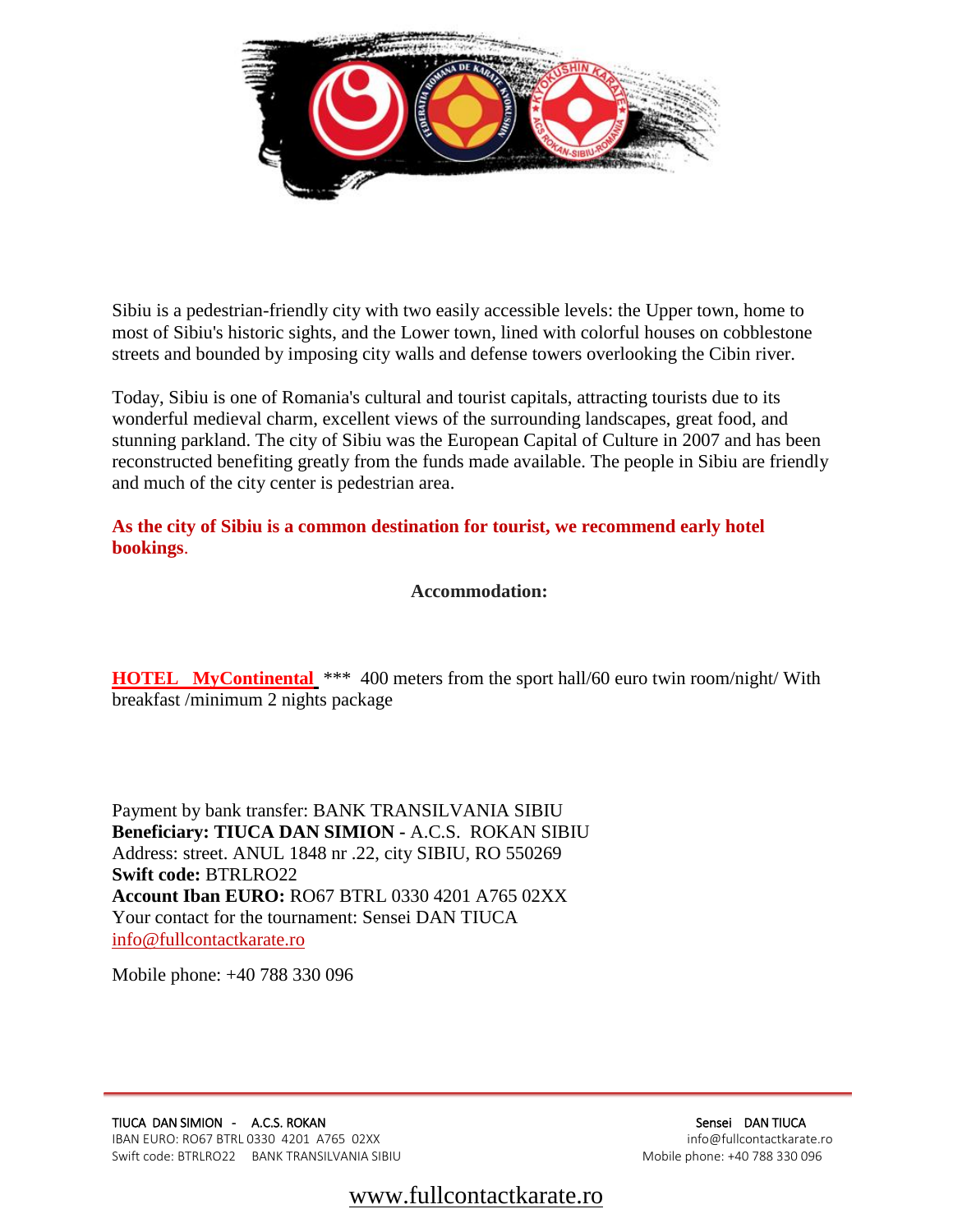

# **Preliminary Schedule:**

- 07.10.2022 TRANSILVANIA Sport Hall SIBIU
	- o 18.00 21.00 Medical examination, weight check and registration of contestants , referees meeting .
- 08.10.2022 TRANSILVANIA Sport Hall SIBIU
	- o 08.00 08.30 Referees meeting
	- o 08.30 09.00 Validation
	- o 09.30 10.00 Opening ceremony
	- o 10.00 13.30 Kata / Kumite
	- o 13.30 14.00 Lunch brake
	- o 14.00 19.00 Kumite
	- o 19.00 20.00 Awards ceremony
	- o 21.00 SAYONARA PARTY

# **Ages and conditions for KATA:**

# **Ages: U-12, U-14, U-16, U-18,U-20 and Masters**

Male & Female

Flag system.

Minimum 1 years of Kyokushin practice – proof needs to be provided .

# **U-20 and Masters**

up to semi-final: compulsory kata: Gekisai Dai, Gekisai Sho, Yantsu, Tsuki no kata and Saiha Semi-final & final: free kata (Seipai, Kanku, Seienchin, Sushiho and Garyu)

# **U-18**

up to semi-final : compulsory kata (Gekisai Dai, Yantsu and Tsuki no kata)

Semi-final & final: free kata (Gekisai Dai, Gekisai Sho, Yantsu, Tsuki no kata and Saiha) **U-16** 

up to semi-final: compulsory kata (Pinan 2,Pinan 3,Pinan 4,Pinan 5)

Semi-final & final: free kata (Gekisai Dai, Gekisai Sho, Yantsu, Tsuki no kata and Saiha) **U-14** 

up to semi-final: compulsory kata (Taikyoku 1, Taikyoku 2, Taikyoku 3,Pinan 1) Semi-final & final: free kata (Pinan 2,Pinan 3,Pinan 4,Pinan 5)

**U-12**

up to semi-final: compulsory kata (Taikyoku 1, Taikyoku 2) Semi-final & final: free kata (Taikyoku 3,Pinan 1)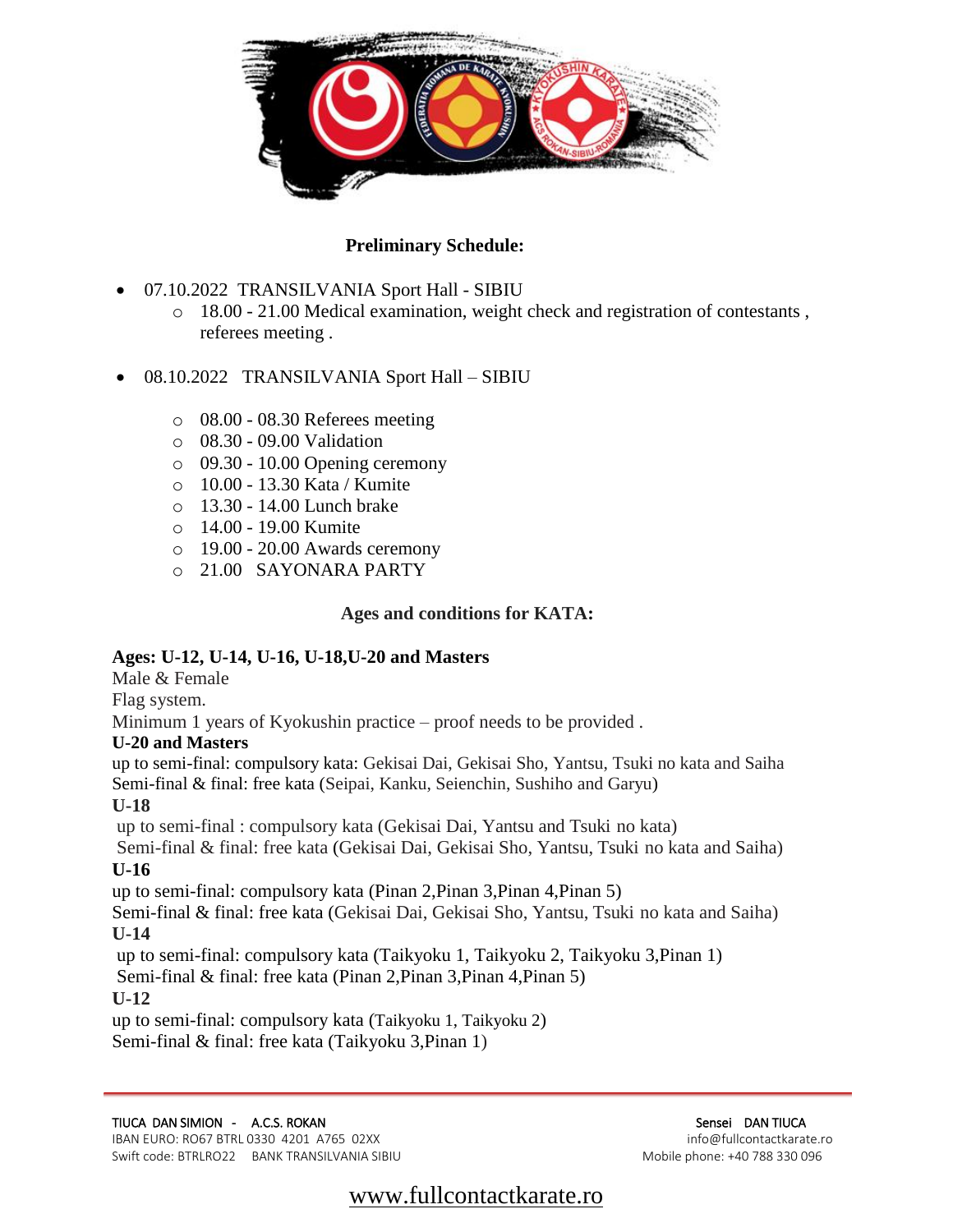

# **Ages and categories\* for KUMITE:**

# **BOYS:**

| Youth $U-20$ : | $-65, -70, -75, -80, -85, -90, +90 \text{ kg}$ |
|----------------|------------------------------------------------|
| Juniors U-18:  | $-60, -65, -70, -75, -80, +80$ kg              |
| Cadets U-16:   | $-50, -55, -60, -65, -70, -75, +75$ kg         |
| Children U-14: | $-40, -45, -50, -55, -60, +60$ kg              |
| Children U-12: | $-30, -35, -40, -45, -50, +50$ kg              |

# **GIRLS:**

| Youth U-20:    | $-50, -55, -60, -65, +65$ kg |
|----------------|------------------------------|
| Juniors U-18:  | $-50, -55, -60, -65, +65$ kg |
| Cadets U-16:   | $-50, -55, -60, -65, +65$ kg |
| Children U-14: | $-35, -40, -45, -50, +50$ kg |
| Children U-12: | $-30, -35, -40, -45, +45$ kg |

.

# **Masters category depends of number of competitors**

|                  | <b>Duration of the fights:</b>                                 |
|------------------|----------------------------------------------------------------|
| <b>Masters</b> : | $-2$ min / 2 min – durations of                                |
|                  | bouts all true the competition (elimination as well as finals) |
| Youth U-20:      | $-2 \min / 2 \min / 2 \min$ – durations of                     |
|                  | bouts all true the competition (elimination as well as finals) |
| Juniors U-18:    | $-2$ min $/2$ min - until semi-final                           |
|                  | $-2$ min / 2 min / 2 min - for the semi-final and the final    |
| Cadets U-16:     | $-1.5$ min $/1.5$ min - until semi-final                       |
|                  | $-1.5$ min / 1.5 min / 1.5 min-for the semi- and the final     |
| Children U-14:   | $-1.5$ min / 1.5 min – all rounds                              |
| Children U-12:   | $-1.5$ min / 1 min – all rounds                                |

**No scale decission ,these rules apply to both male and female competitions.**

TIUCA DAN SIMION - A.C.S. ROKAN SENSEI DAN TIUCA SENSEI DAN TIUCA<br>
IBAN EURO: RO67 BTRL 0330 4201 A765 02XX IBAN EURO: RO67 BTRL 0330 4201 A765 02XX info@fullcontactkarate.ro<br>Swift code: BTRLRO22 BANK TRANSILVANIA SIBIU Swift code: BTRLRO22 BANK TRANSILVANIA SIBIU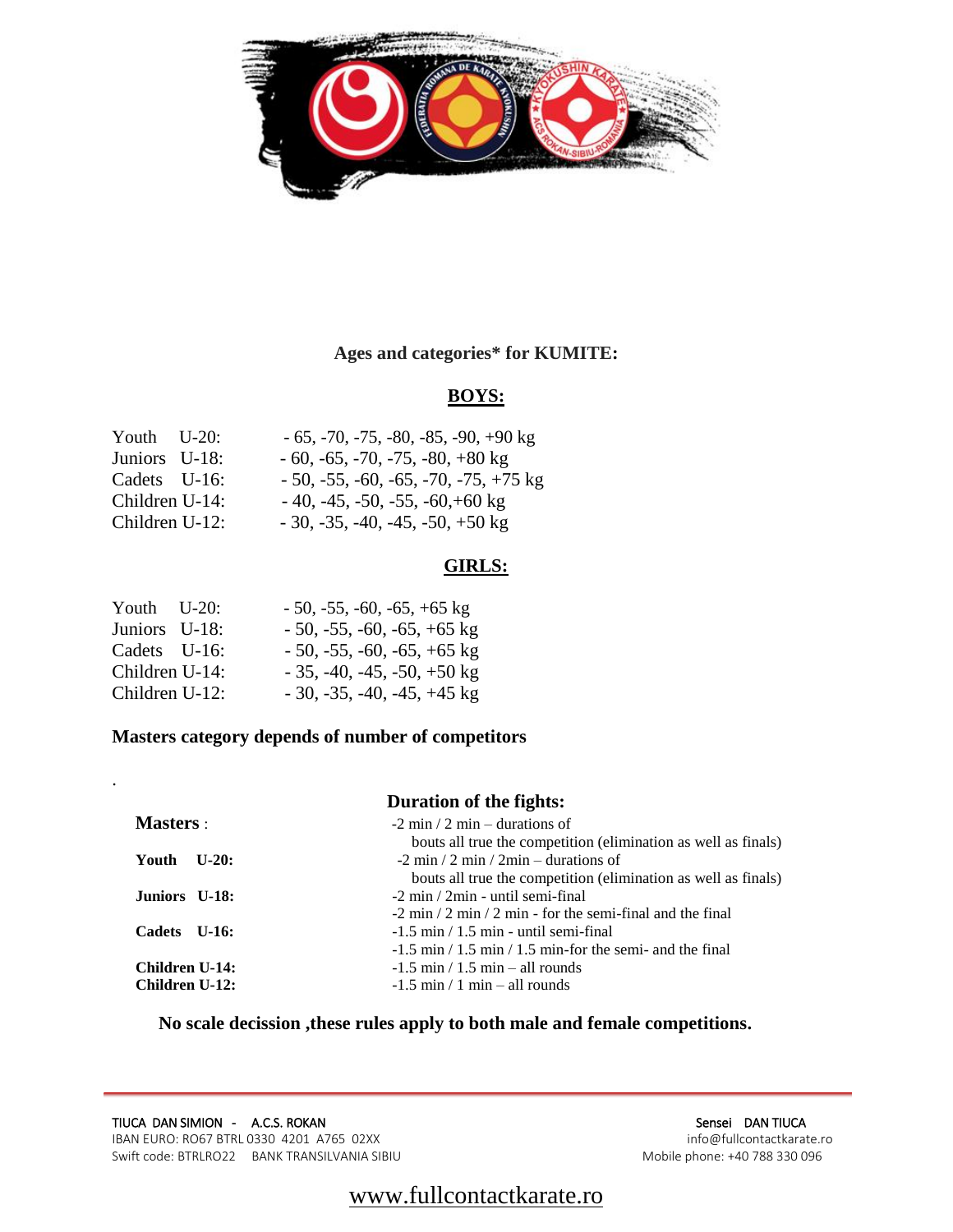

The age limits of the competitors are as follows:

| U-12 Children:                                                                                                                                                                                                                                                                                                                     | year of birth 2010,2011  |
|------------------------------------------------------------------------------------------------------------------------------------------------------------------------------------------------------------------------------------------------------------------------------------------------------------------------------------|--------------------------|
| U-14 Children:                                                                                                                                                                                                                                                                                                                     | year of birth 2008,2009  |
| U-16 Cadets:                                                                                                                                                                                                                                                                                                                       | year of birth 2006,2007  |
| U-18 Juniors:                                                                                                                                                                                                                                                                                                                      | year of birth 2004,2005  |
| $\mathbf{I}$ $\mathbf{I}$ $\mathbf{I}$ $\mathbf{I}$ $\mathbf{I}$ $\mathbf{I}$ $\mathbf{I}$ $\mathbf{I}$ $\mathbf{I}$ $\mathbf{I}$ $\mathbf{I}$ $\mathbf{I}$ $\mathbf{I}$ $\mathbf{I}$ $\mathbf{I}$ $\mathbf{I}$ $\mathbf{I}$ $\mathbf{I}$ $\mathbf{I}$ $\mathbf{I}$ $\mathbf{I}$ $\mathbf{I}$ $\mathbf{I}$ $\mathbf{I}$ $\mathbf{$ | A compatitor is consider |

 U-20 Youth : A competitor is considered as a Youth U-20 from the date of birth so that he/she will be 18 years old on the day of the competition to the 1st of January in the year that he/she will be 20 years old

Masters : must have minimum 40 years on the day of the competition

Contestants of above categories need to provide proof of minimum 1 year of Kyokushin or fullcontact karate practice.

Participants have to mandatory organize their insurance. The Organizer rejects any responsibility in case of injuries.

# **Competition Rules and conditions:**

- $\checkmark$  EKO / Organizational passport valid for 2022 (BUDO PASS)
- $\checkmark$  Valid medical certificate /"COMPETITOR" sports medic approval not older than 6 months.
- $\checkmark$  The competitor does not have a "head KO" entry in the last 6 months
- $\checkmark$  Certificate of non-pregnant state for female competitors (not older than 1 month)
- $\checkmark$  Declaration of participation (all) and Parent approval form for contestants up to U-18.